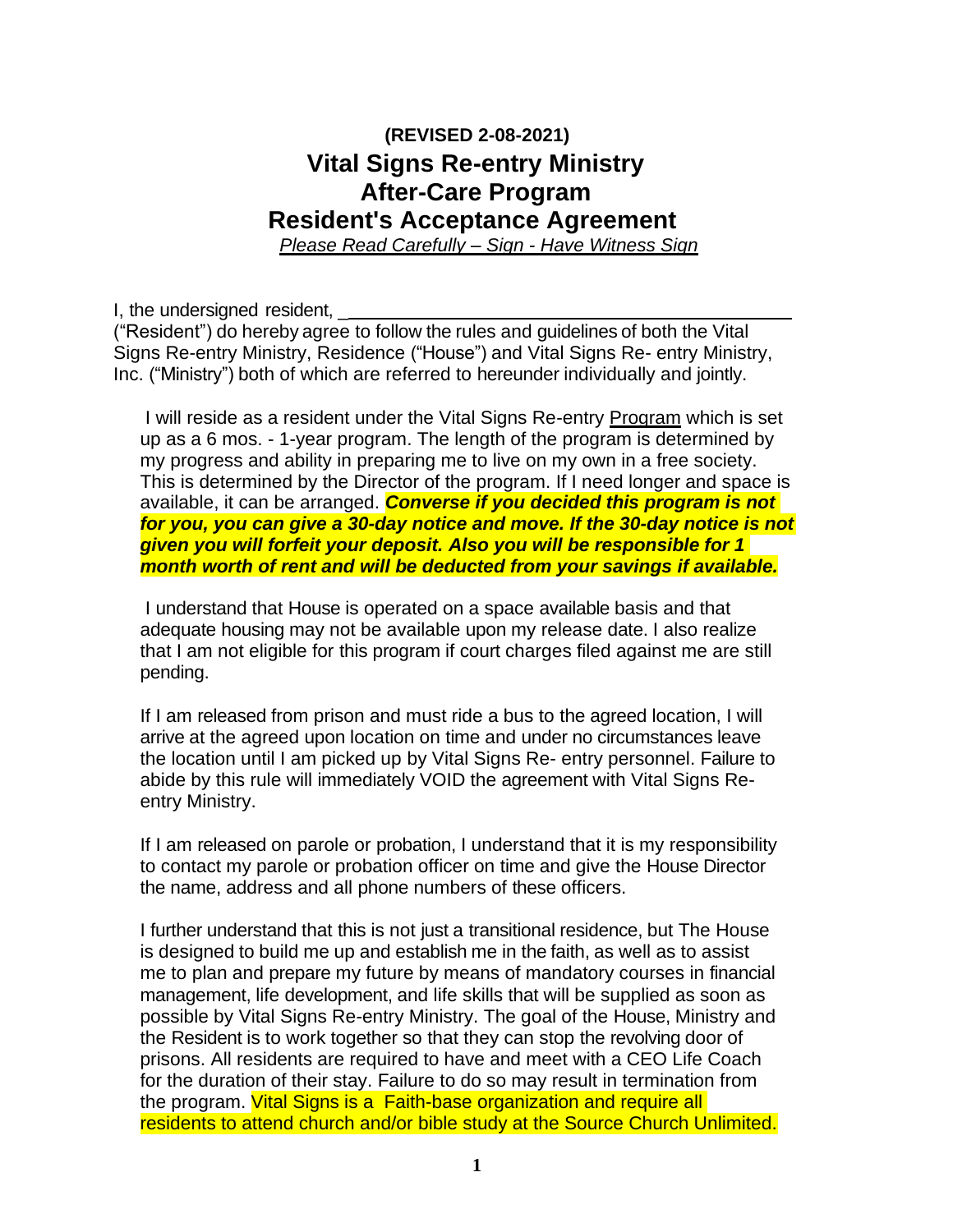### **Before Release from Incarceration**

I, the undersigned resident, do agree to the following general guidelines that are required by Vital Signs Re-entry Ministry, Inc. and the specific guidelines that will be required by the House.

\*\*\*YOUR APPLICATION WILL NOT BE PROCESSED UNTIL ALL VITAL SIGNS RE-ENTRY FORMS HAVE BEEN RECEIVED AND REVIEWEDBY THE VITAL SIGNS RE-ENTRY BOARD OF DIRECTORS,

Agree to a face-to-face and/or phone interview with either Vital Signs Reentry Ministry staff or the House staff prior to release.

Requirements for Acceptance to Vital Signs Re-entry

1. Resident must have his Social Security card in his personal file. **\*\*\*\*NOTE\*\*\*\*\* this is a non-smoking Christian Facility \*\*\*\*\*\*\*\*\***

2. Resident must have his birth certificate (or a certified copy) in his file to bring with him.

3. Resident must MAIL or bring with him **\$300 deposit** and first weeks PROGRAM FEES of **\$200.00 to Ministry. Late fee is \$25.00. Resident outstanding program fee balance should not exceed more than \$800 within a month's period. If exceed, you can be suspended from program.**

ITEMS 1- 3 MUST BE MAILED TO VITAL SIGNS RE-ENTRY MINISTRY ONCE WE NOTIFY YOU THAT YOU ARE ACCEPTED, AND WE ARE HOLDING A BED FOR YOU.

4. If you must be on EM (Electronic monitoring) It would be to your advantage to find an outside sponsor to help ensure this monthly Parole Monitoring fee is paid. We will not pay it for you. You are also responsible for the monthly phone bill and any installation changes.

THERE ARE NO EXCEPTIONS TO THIS RULE -YOU MUST MEET ALL REQUIREMENTS IN 1 TO 4. Vital Signs Reentry MINISTRY AND ITS STAFF OR VOLUNTEER PARTNERS WILL NOT AND CANNOT PAY THE PROGRAM FEES FOR YOU.

6. Resident will also agree that he is responsible for any willful damage to the House and repair expenses will be deducted from his earnings in fund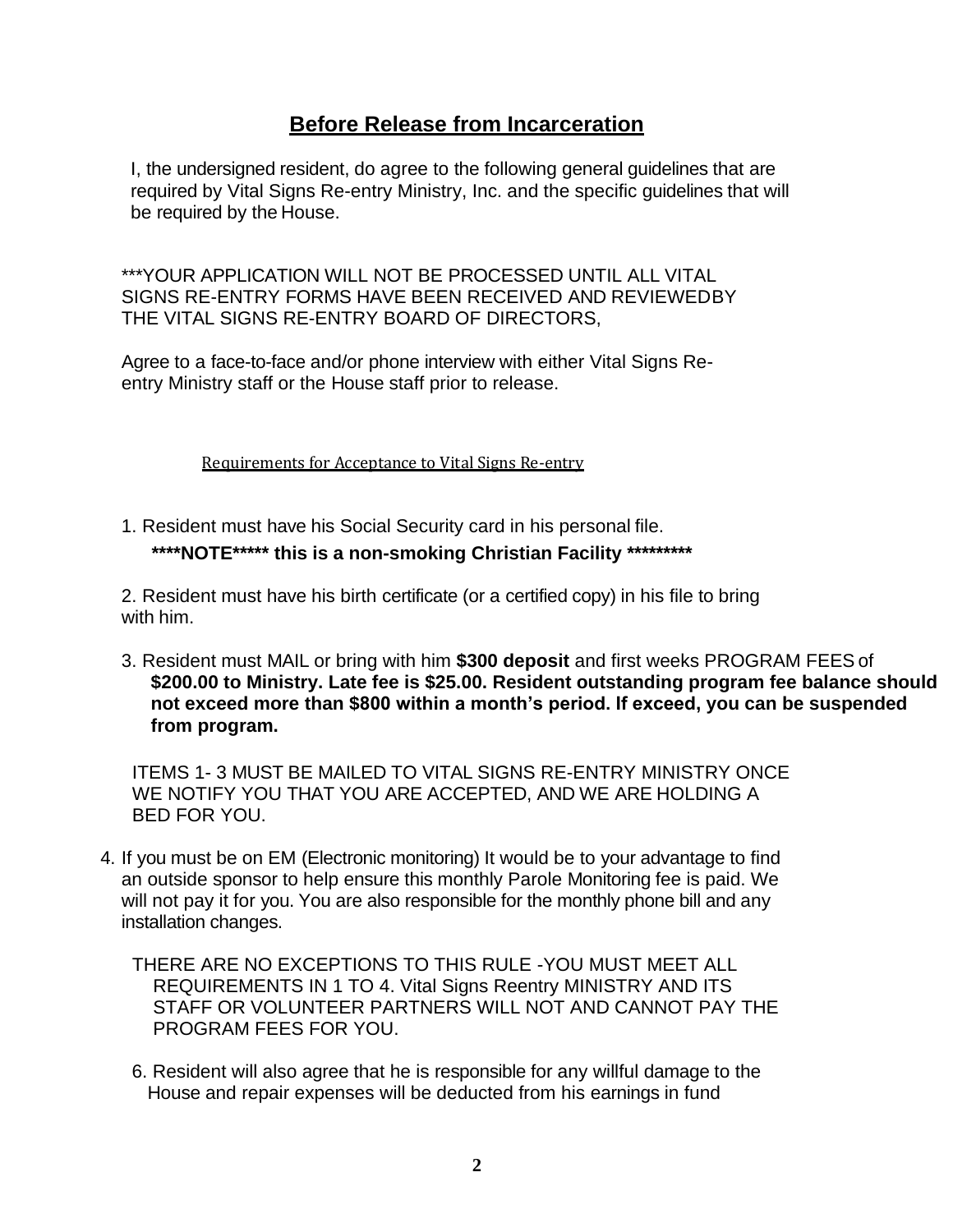deposited. Destruction of property will result in immediate eviction and loss of deposit.

## **After arrival at Vital Signs Re-entry Ministry House**

I will submit myself to the guidance of Vital Signs Re-entry Ministry, House and House Director and its staff and will "walk in love" as defined by: NO negative talk, coarse language, profanity, and/or racial slurs directed towards anyone in the Ministry or resident at the House. This will not be tolerated.

Be accountable for my actions and attend all regular programs and life skill programs as required by House.

I will not use, have on my possession, or bring any alcoholic beverages and/or illegal or non-prescribed drugs or any forms of pornography onto the property; this is grounds for immediate dismissal from the House.

I will submit to random alcohol and drug testing done by House at any time deemed necessary. Failure of any test will be grounds for immediate dismissal from the House and program and you will be responsible for the cost ofthat failed test and forfeiture of that deposit.

I will diligently seek employment. No nights or Sunday employment will be permitted without permission from the House or Director. Maintaining employment is a mandatory requirement.

When seeking employment, I will provide the houseman with a daily list of names and numbers of the places visited for employment. This will be filed by the houseman in the resident's file.

I will immediately contact House upon receiving a job and give themthe complete name, address, and phone number of my employer.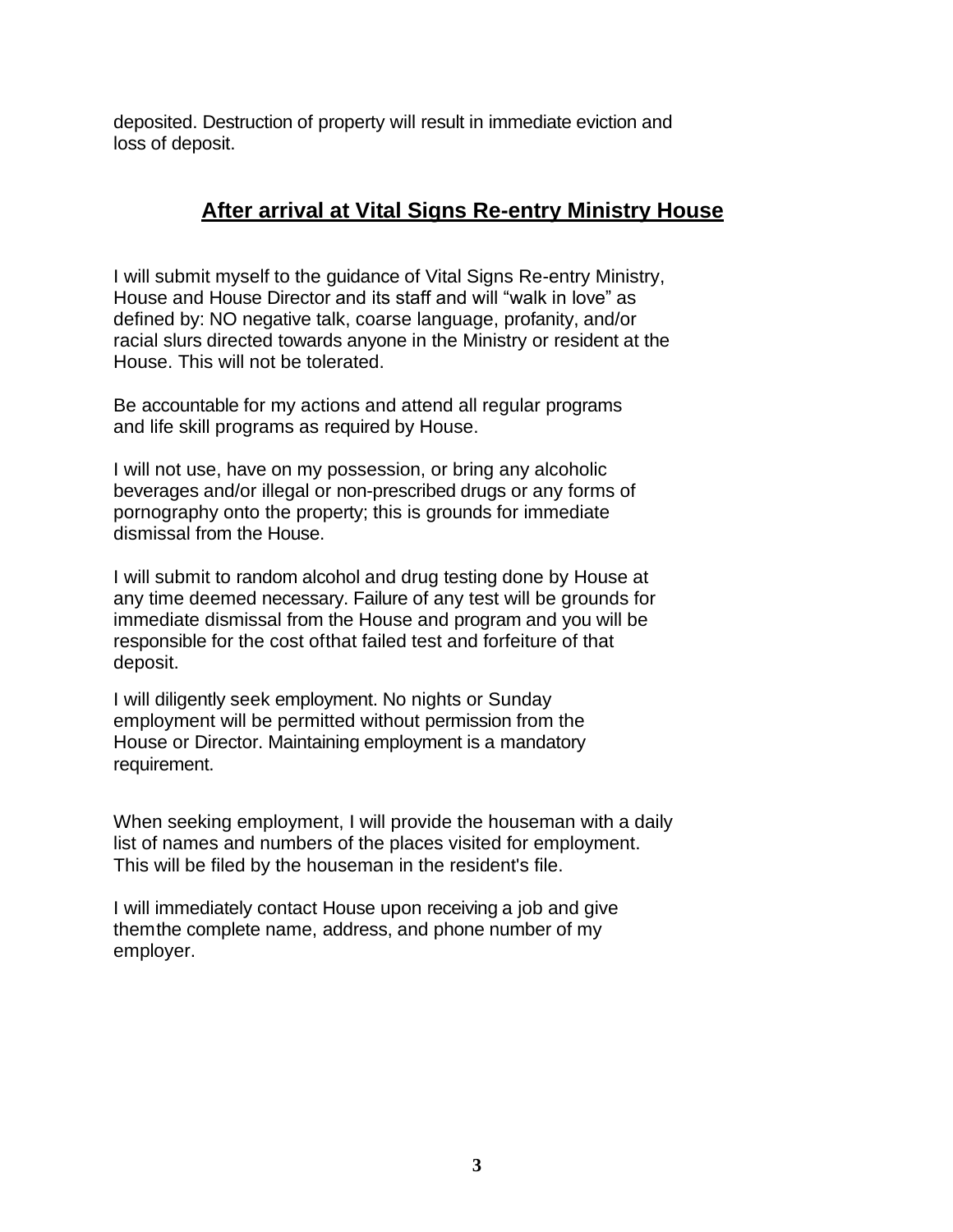#### As part of financial management (budgeting) training

I agree to accept and follow the guidelines of the House concerning the money management practices concerning my paychecks which will follow these guidelines:

**All** paychecks/Direct Deposits come back to the house director for processing as part of learning money management. All monies given by family, earned at TC, or on the books will be turned in to be put in your savings account (no exceptions)

**1.** Upon arrival at the HOUSE, the resident will sign over a limited Power of Attorney for the Ministry to collect and cash payroll checks. \*\*\*Resident WILL NOT CASH HIS OWN CHECK\*\*\* PROGRAM FEES, savings and other costs will be left to the discretion of the individual House managers. Each month the House Director will prepare and issue a "Resident Savings Funds Tracking Sheet" to the Resident showing and tracking every penny that he brought with him, earned, received or saved.

**2.** A savings account will be set up for the resident so that a portion of his regular paycheck will be deposited for his future use and returned to the resident upon completion or dismissal from the program.

This money will NOT be used by Resident unless deemed necessary by The House and/or Executive Director.

3 Resident will not be allowed to keep his entire check and will not be allowed to withdraw this money out of the ministry bank

4. The resident WILL NOT HAVE OR PURCHASE and automobile unless all program fees are paid in full and at least \$1000 is saved in the Resident Savings Account.

.

**5** The resident WILL NOT incur any debt or liabilities while they are a resident in the Ministry House. After he has reached \$700 in his account, he will be eligible for (running money) \$30 out of his next check. If he has a pre-paid cell phone he will have to pay it out of the running money per week.

**6** PROGRAM FEES is due every week (Currently \$200.00) and if the resident has not gotten a job after the first two weeks, the program fees becomes his responsibility and any back-PROGRAM FEES will come out of his future earnings. Program Fees will be paid in full prior to anyone leaving the program.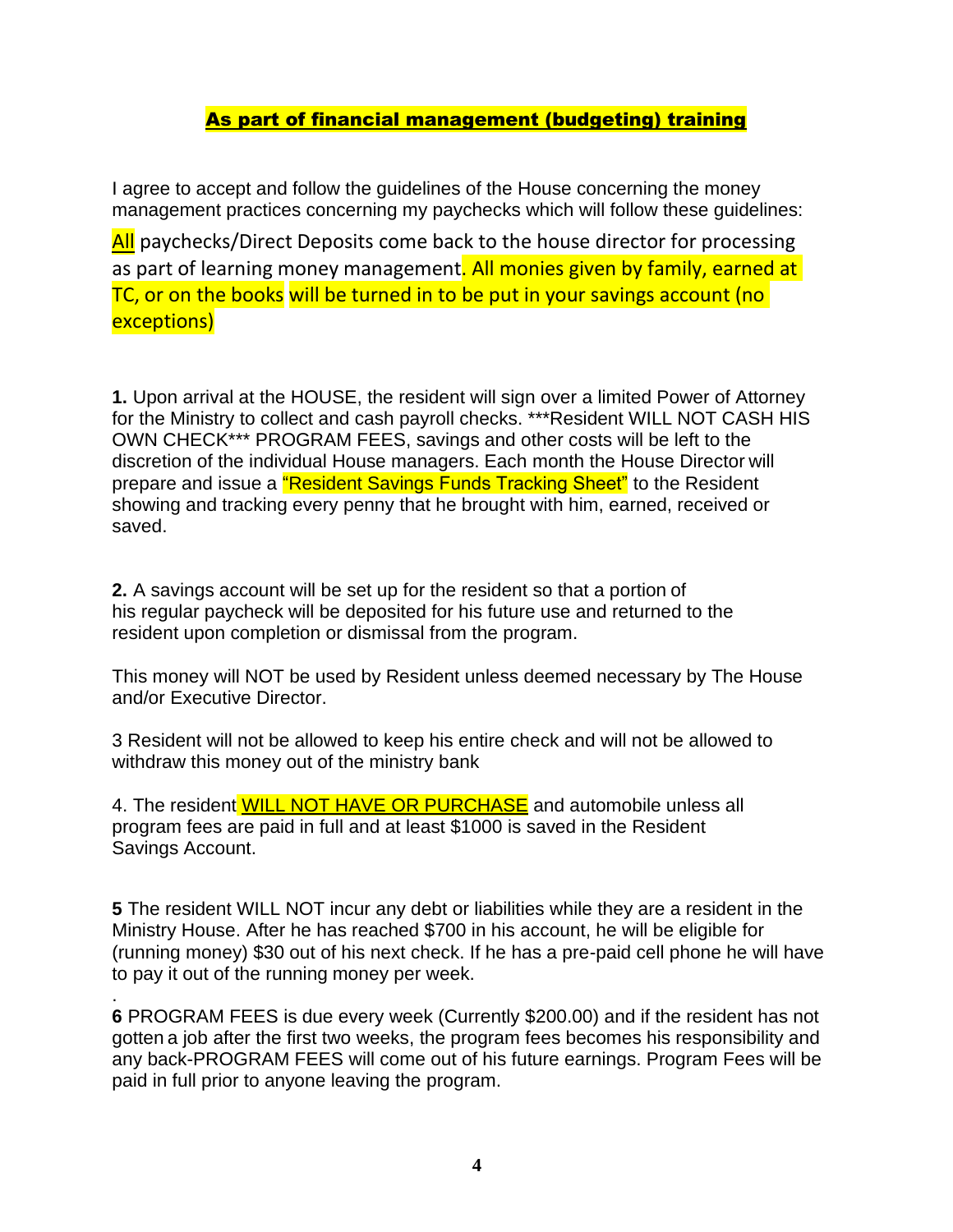Resident will abide by all of the posted House rules concerning the House activities: curfew, chores, programs, visitation, PROGRAM FEES, signing in/out sheet, attitudes etc.

Failure to comply with the House Rules and policies are grounds for dismissal from the program. Your pass privileges are determined by how you follow the rules. The Reentry House under surveillance with recorded cameras.

#### **BUDGET**

**Income\_\_\_\_\_\_\_\_\_\_\_\_\_\_\_\_\_\_\_\_\_**

**Tithes & Offering \_\_\_\_\_\_\_ (Your Choice)**

**Program Fees \_\_\_\_\_\_\_\_\_**

**Probation Fees \_\_\_\_\_\_\_\_**

**Food/Person items \_\_\_\_\_\_\_\_\_**

**Transportation \_\_\_\_\_\_\_\_**

**Other \_\_\_\_\_\_\_\_\_**

| <b>CEO Financial Coach</b> |  |  |
|----------------------------|--|--|
| <b>Notes</b>               |  |  |

**\_\_\_\_\_\_\_\_\_\_\_\_\_\_\_\_\_\_\_\_\_\_\_\_\_\_\_\_\_\_\_\_\_\_\_\_\_\_\_\_\_\_\_\_\_\_\_\_\_\_\_\_\_\_\_\_\_\_\_\_\_\_\_\_\_\_\_\_\_\_\_\_\_\_\_\_\_\_\_\_ \_\_\_\_\_\_\_\_\_\_\_\_\_\_\_\_\_\_\_\_\_\_\_\_\_\_\_\_\_\_\_\_\_\_\_\_\_\_\_\_\_\_\_\_\_\_\_\_\_\_\_\_\_\_\_\_\_\_\_\_\_\_\_\_\_\_\_\_\_\_\_\_\_\_\_\_\_\_\_\_ \_\_\_\_\_\_\_\_\_\_\_\_\_\_\_\_\_\_\_\_\_\_\_\_\_\_\_\_\_\_\_\_\_\_\_\_\_\_\_\_\_\_\_\_\_\_\_\_\_\_\_\_\_\_\_\_\_\_\_\_\_\_\_\_\_\_\_\_\_\_\_\_\_\_\_\_\_\_\_\_ \_\_\_\_\_\_\_\_\_\_\_\_\_\_\_\_\_\_\_\_\_\_\_\_\_\_\_\_\_\_\_\_\_\_\_\_\_\_\_\_\_\_\_\_\_\_\_\_\_\_\_\_\_\_\_\_\_\_\_\_\_\_\_\_\_\_\_\_\_\_\_\_\_\_\_\_\_\_\_\_ \_\_\_\_\_\_\_\_\_\_\_\_\_\_\_\_\_\_\_\_\_\_\_\_\_\_\_\_\_\_\_\_\_\_\_\_\_\_\_\_\_\_\_\_\_\_\_\_\_\_\_\_\_\_\_\_\_\_\_\_\_\_\_\_\_\_\_\_\_\_\_\_\_\_\_\_\_\_\_\_ \_\_\_\_\_\_\_\_\_\_\_\_\_\_\_\_\_\_\_\_\_\_\_\_\_\_\_\_\_\_\_\_\_\_\_\_\_\_\_\_\_\_\_\_\_\_\_\_\_\_\_\_\_\_\_\_\_\_\_\_\_\_\_\_\_\_\_\_\_\_\_\_\_\_\_\_\_\_\_\_ \_\_\_\_\_\_\_\_\_\_\_\_\_\_\_\_\_\_\_\_\_\_\_\_\_\_\_\_\_\_\_\_\_\_\_\_\_\_\_\_\_\_\_\_\_\_\_\_\_\_\_\_\_\_\_\_\_\_\_\_\_\_\_\_\_\_\_\_\_\_\_\_\_\_\_\_\_\_\_\_ \_\_\_\_\_\_\_\_\_\_\_\_\_\_\_\_\_\_\_\_\_\_\_\_\_\_\_\_\_\_\_\_\_\_\_\_\_\_\_\_\_\_\_\_\_\_\_\_\_\_\_\_\_\_\_\_\_\_\_\_\_\_\_\_\_\_\_\_\_\_\_\_\_\_\_\_\_\_\_\_ \_\_\_\_\_\_\_\_\_\_\_\_\_\_\_\_\_\_\_\_\_\_\_\_\_\_\_\_\_\_\_\_\_\_\_\_\_\_\_\_\_\_\_\_\_\_\_\_\_\_\_\_\_\_\_\_\_\_\_\_\_\_\_\_\_\_\_\_\_\_\_\_\_\_\_\_\_\_\_\_**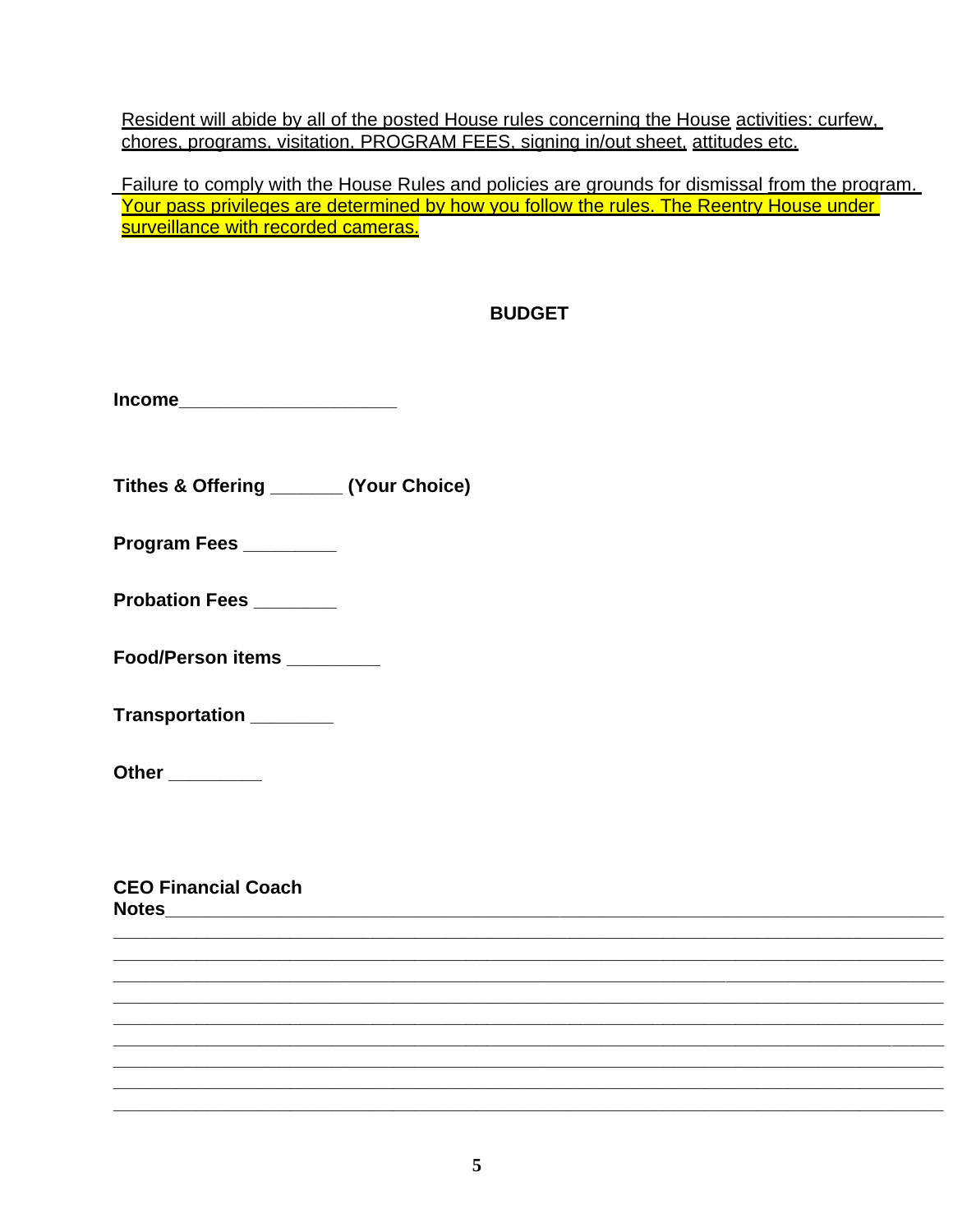Resident will abide by all of the posted House rules concerning the House activities: curfew, chores, programs, visitation, PROGRAM FEES, signing in/out sheet, attitudes etc.

## Failure to comply with the House Rules and policies are grounds for dismissal from the program.

The resident agrees to give up his rights under the Georgia Tenants Act and agrees to leave immediately and peacefully when and if asked to do so by the House or Program Director.

If the resident is on parole or probation, it is the obligation of the House and Ministry to notify them that the resident no longer lives at this location. The resident is totally responsible for meeting all of his requirements with his parole officer, probation officer and the courts (fines, reporting, drug/alcohol test,and driver's license suspensions, EM monitoring).

Resident is responsible for paying all the Parole Board fees and charges.

The resident hereby releases the House and Ministry of all legal responsibilities for his personal safety while he is a resident at the House and enters this program at his own risk.

### Limitations of Ministry's Responsibilities.

The Ministry shall act only as facilitator in relation to Resident and House and is to perform no other services except for those stated herein. The Ministry's duties are ministerial in nature and is only being engaged based upon its duties as set forth herein and, other than due diligence inquiries, the Ministry shall act in "execution only" capacity and shall not exercise any independent judgment in relation to any of the matters referenced herein.

House has the option to either accept or reject any Resident referred to it. The Ministry is not responsible for any acts or omissions of either the House or the Resident. The Ministry expresses no opinion as to the eventual suitability or likelihood of success for any Resident to fit within the House, its Rules and its other inhabitants, whether Residents referred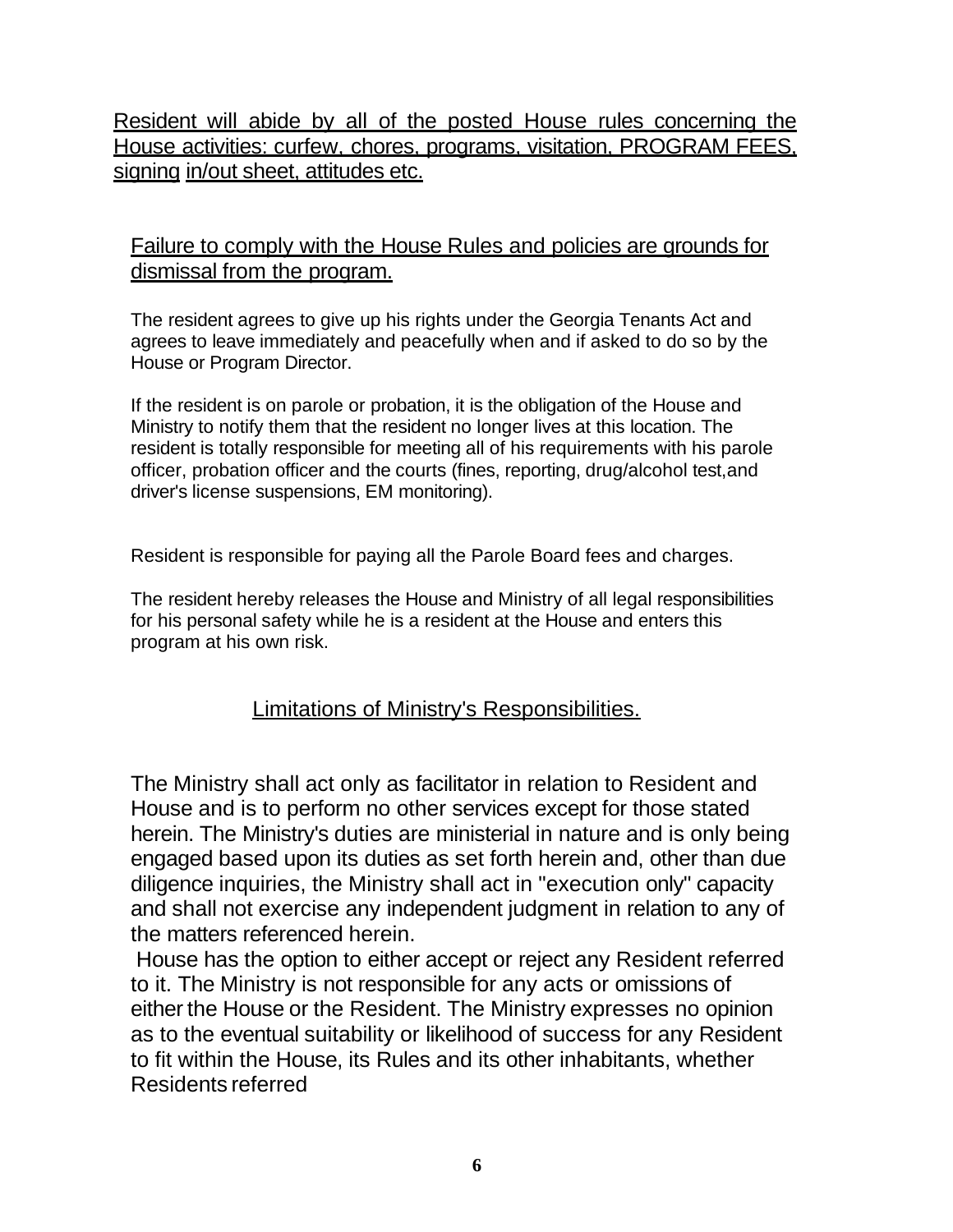by Ministry or not. Although Ministry is available as a Resource to accomplish its goal of reintegration of Resident into regular, productive life and will provide assistance and teaching as requested, it is the responsibility of House and Resident to work together to accomplish these goals.

Release and Hold Harmless.

House and Resident hereby irrevocably fully and completely release and hold the Ministry harmless for all matters concerning House and Resident, other than for its own breach of this Agreement. Further, House shall fully indemnify the Ministry from any claim, proceeding, judgment or penalty that any person, business, governmental body or Court may bring against Ministry related to the Placement of Resident and his behavior in the Community or any collateral issue thereto which indemnification shall include, but is not limited to, all attorneys' fees as and when they might arise, through to final appeal, together with the imposition of any tax, judgment, levy, penalty, impost, duty, assessment, or lien against the Ministry and any damages (whether actual, general, consequential, special, punitive or otherwise) arising out of the performance of the Ministry's duties hereunder or in the performance of its duties as required bylaw.

Residents will be assigned a Re-entry Life Coach from the outside as soon as possible that will work with them, when available, to help them work through life as the stumbling blocks appear. The resident will be expected to treat the mentor with respect and complete the assignments given to him to work on between the meetings.

## REMEMBER THESE MEN ARE GIVING THEIR TIME, WITHOUT PAY, TO HELP YOU STAY OUT OF PRISON.

The purpose of these guidelines is to produce a mutual winning situation for the Resident, the Re-entry House, and the community. Ministry wants to effectively provide each Resident with the help needed to complete this period of restoration toward becoming a productive and crime-free citizen while protecting the House and its Director from any Resident who would not fit into the program or who may attempt to waste the hard work and money that has been put forth in his behalf.